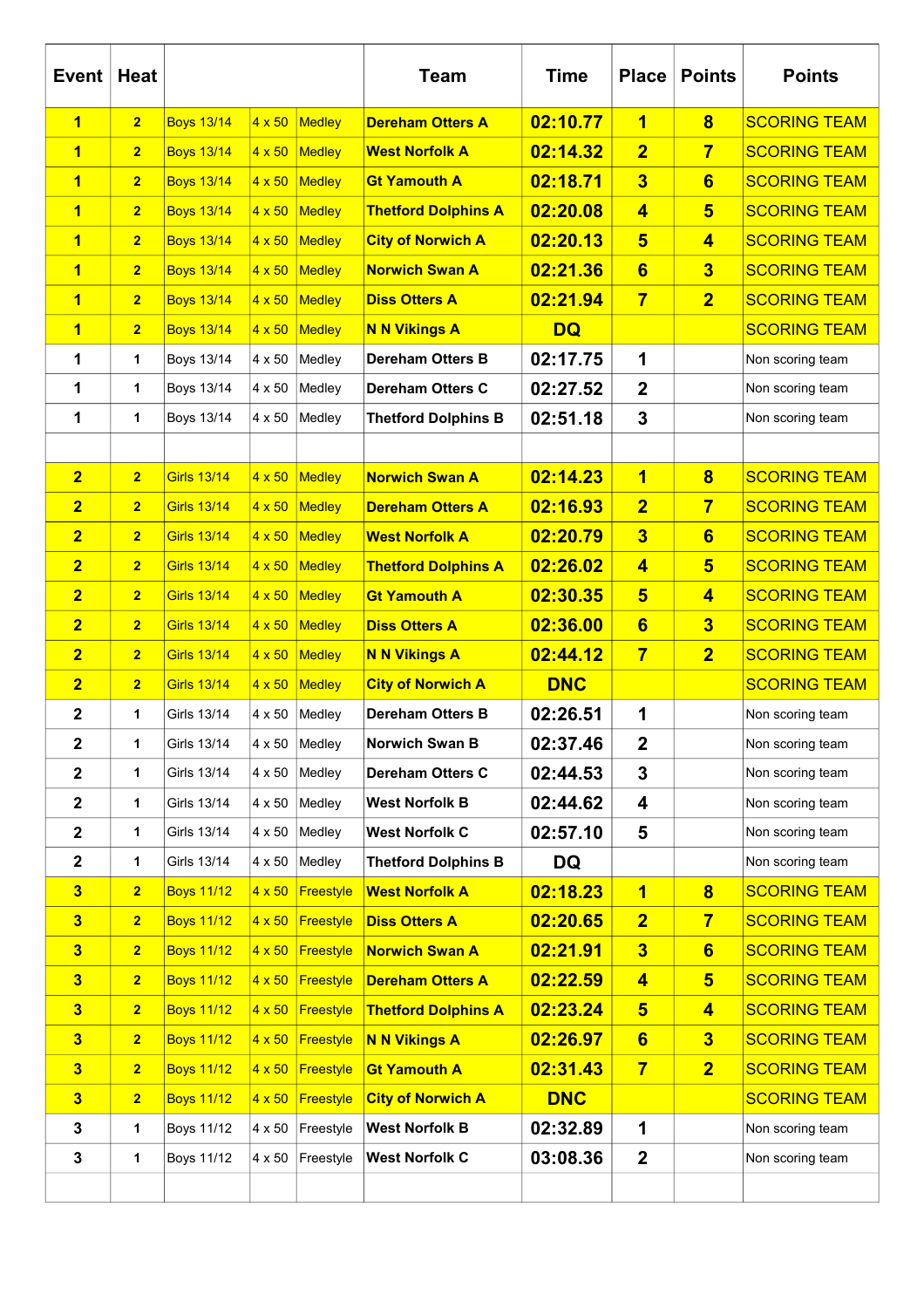| <b>Event</b>            | <b>Heat</b>             |                      |               |                      | <b>Team</b>                | <b>Time</b> | <b>Place</b>            | <b>Points</b>           | <b>Points</b>       |
|-------------------------|-------------------------|----------------------|---------------|----------------------|----------------------------|-------------|-------------------------|-------------------------|---------------------|
| 4                       | $\overline{2}$          | <b>Girls 11/12</b>   | $4 \times 50$ | Freestyle            | <b>Norwich Swan A</b>      | 02:12.07    | 1                       | $\bf{8}$                | <b>SCORING TEAM</b> |
| 4                       | $\overline{2}$          | <b>Girls 11/12</b>   | $4 \times 50$ | Freestyle            | <b>Dereham Otters A</b>    | 02:13.71    | $\overline{2}$          | $\overline{7}$          | <b>SCORING TEAM</b> |
| 4                       | $\overline{2}$          | <b>Girls 11/12</b>   | $4 \times 50$ | Freestyle            | <b>Gt Yamouth A</b>        | 02:13.87    | $\overline{\mathbf{3}}$ | 6                       | <b>SCORING TEAM</b> |
| 4                       | $\overline{2}$          | <b>Girls 11/12</b>   | $4 \times 50$ | <b>Freestyle</b>     | <b>West Norfolk A</b>      | 02:19.88    | $\overline{\mathbf{4}}$ | $5\overline{5}$         | <b>SCORING TEAM</b> |
| 4                       | $\overline{2}$          | <b>Girls 11/12</b>   | $4 \times 50$ | Freestyle            | <b>N N Vikings A</b>       | 02:24.17    | $5\phantom{1}$          | $\overline{\mathbf{4}}$ | <b>SCORING TEAM</b> |
| 4                       | $\overline{2}$          | <b>Girls 11/12</b>   | $4 \times 50$ | Freestyle            | <b>Diss Otters A</b>       | 02:26.10    | $6\phantom{1}$          | $\overline{\mathbf{3}}$ | <b>SCORING TEAM</b> |
| 4                       | $\overline{2}$          | <b>Girls 11/12</b>   | $4 \times 50$ | Freestyle            | <b>Thetford Dolphins A</b> | 02:26.82    | $\overline{7}$          | $\overline{2}$          | <b>SCORING TEAM</b> |
| 4                       | $\overline{2}$          | <b>Girls 11/12</b>   | $4 \times 50$ | Freestyle            | <b>City of Norwich A</b>   | <b>DNC</b>  |                         |                         | <b>SCORING TEAM</b> |
| 4                       | 1                       | Girls 11/12          | 4 x 50        | Freestyle            | <b>Dereham Otters B</b>    | 02:26.87    | 1                       |                         | Non scoring team    |
| 4                       | 1                       | Girls 11/12          | 4 x 50        | Freestyle            | <b>Norwich Swan B</b>      | 02:27.45    | $\boldsymbol{2}$        |                         | Non scoring team    |
| 4                       | 1                       | Girls 11/12          | 4 x 50        | Freestyle            | <b>West Norfolk B</b>      | 02:33.31    | 3                       |                         | Non scoring team    |
| 4                       | 1                       | Girls 11/12          | 4 x 50        | Freestyle            | <b>Thetford Dolphins B</b> | 02:37.26    | 4                       |                         | Non scoring team    |
| 4                       | 1                       | Girls 11/12          | 4 x 50        | Freestyle            | <b>West Norfolk C</b>      | 02:46.98    | 5                       |                         | Non scoring team    |
| 4                       | 1                       | Girls 11/12          | 4 x 50        | Freestyle            | <b>Dereham Otters C</b>    | 02:51.32    | 6                       |                         | Non scoring team    |
| 5                       | $\overline{\mathbf{1}}$ | <b>Junior Mens</b>   | $4 \times 50$ | Medley               | <b>West Norfolk A</b>      | 02:05.17    | 1                       | $\overline{\mathbf{8}}$ | <b>SCORING TEAM</b> |
| $\overline{\mathbf{5}}$ | 1                       | <b>Junior Mens</b>   | $4 \times 50$ | Medley               | <b>Dereham Otters A</b>    | 02:05.45    | $\overline{2}$          | $\overline{7}$          | <b>SCORING TEAM</b> |
| 5                       | 1                       | <b>Junior Mens</b>   | $4 \times 50$ | Medley               | <b>N N Vikings A</b>       | 02:13.68    | $\overline{\mathbf{3}}$ | 6                       | <b>SCORING TEAM</b> |
| $\overline{\mathbf{5}}$ | $\mathbf{1}$            | <b>Junior Mens</b>   | $4 \times 50$ | Medley               | <b>Diss Otters A</b>       | 02:13.89    | $\overline{\mathbf{4}}$ | $5\overline{5}$         | <b>SCORING TEAM</b> |
| $\overline{\mathbf{5}}$ | $\overline{1}$          | <b>Junior Mens</b>   | $4 \times 50$ | Medley               | <b>Norwich Swan A</b>      | 02:16.24    | $5\overline{)}$         | $\overline{\mathbf{4}}$ | <b>SCORING TEAM</b> |
| $\overline{\mathbf{5}}$ | $\overline{1}$          | <b>Junior Mens</b>   | $4 \times 50$ | Medley               | <b>Gt Yarmouth A</b>       | <b>DNC</b>  |                         |                         | <b>SCORING TEAM</b> |
| 5                       | 1                       | Junior Mens          | 4 x 50        | Medley               | Dereham Otters B           | 02:11.98    | 1                       |                         | Non scoring team    |
| 5                       | 1                       | Junior Mens          |               | $4 \times 50$ Medley | West Norfolk B             | 02:16.61    | $\mathbf 2$             |                         | Non scoring team    |
|                         |                         |                      |               |                      |                            |             |                         |                         |                     |
| $6\phantom{a}$          | 2 <sub>2</sub>          | Junior Ladies 4 x 50 |               | Medley               | <b>Dereham Otters A</b>    | 02:11.70    | 1                       | $\bf{8}$                | <b>SCORING TEAM</b> |
| $6\phantom{a}$          | $\overline{2}$          | Junior Ladies 4 x 50 |               | Medley               | <b>Norwich Swan A</b>      | 02:19.73    | $\overline{2}$          | $\overline{7}$          | <b>SCORING TEAM</b> |
| $6\phantom{a}$          | $\overline{2}$          | Junior Ladies 4 x 50 |               | Medley               | <b>West Norfolk A</b>      | 02:21.72    | $\overline{\mathbf{3}}$ | 6                       | <b>SCORING TEAM</b> |
| $6\phantom{a}$          | $\overline{2}$          | Junior Ladies 4 x 50 |               | Medley               | <b>Thetford Dolphins A</b> | 02:22.40    | $\overline{\mathbf{4}}$ | $5\overline{5}$         | <b>SCORING TEAM</b> |
| $6\phantom{a}$          | $\overline{2}$          | Junior Ladies 4 x 50 |               | Medley               | <b>City of Norwich A</b>   | 02:25.14    | $5\overline{)}$         | $\overline{\mathbf{4}}$ | <b>SCORING TEAM</b> |
| $6\phantom{a}$          | $\overline{2}$          | Junior Ladies 4 x 50 |               | Medley               | <b>Diss Otters A</b>       | 02:28.91    | 6                       | $\overline{\mathbf{3}}$ | <b>SCORING TEAM</b> |
| $6\phantom{a}$          | $\overline{2}$          | Junior Ladies 4 x 50 |               | Medley               | <b>Gt Yamouth A</b>        | 02:33.28    | $\overline{7}$          | $\overline{2}$          | <b>SCORING TEAM</b> |
| $6\phantom{a}$          | $\overline{2}$          | Junior Ladies 4 x 50 |               | Medley               | <b>N N Vikings A</b>       | 02:34.20    | $\overline{\mathbf{8}}$ | $\overline{\mathbf{1}}$ | <b>SCORING TEAM</b> |
| 6                       | 1                       | Junior Ladies 4 x 50 |               | Medley               | <b>Dereham Otters B</b>    | 02:26.12    | 1                       |                         | Non scoring team    |
| 6                       | 1                       | Junior Ladies 4 x 50 |               | Medley               | <b>West Norfolk B</b>      | 02:38.43    | $\boldsymbol{2}$        |                         | Non scoring team    |
| 6                       | 1                       | Junior Ladies 4 x 50 |               | Medley               | <b>City of Norwich B</b>   | <b>DNC</b>  |                         |                         | Non scoring team    |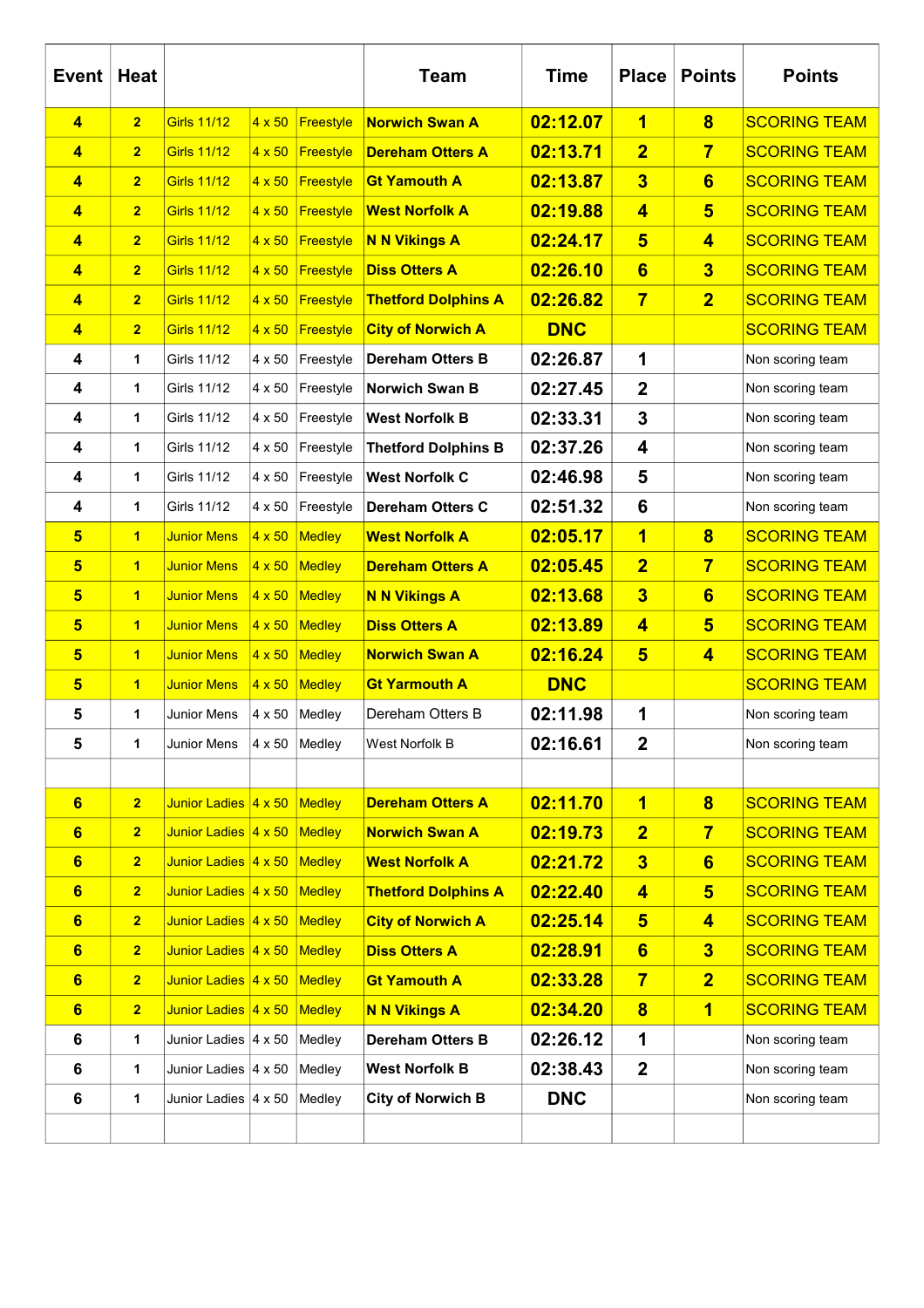| <b>Event</b>            | Heat           |                   |               |           | <b>Team</b>                | <b>Time</b> | <b>Place</b>            | <b>Points</b>           | <b>Points</b>       |
|-------------------------|----------------|-------------------|---------------|-----------|----------------------------|-------------|-------------------------|-------------------------|---------------------|
| $\overline{7}$          | $\overline{2}$ | <b>Boys 9/10</b>  | $4 \times 50$ | Freestyle | <b>Dereham Otters A</b>    | 02:34.37    | 1                       | $\overline{\mathbf{8}}$ | <b>SCORING TEAM</b> |
| $\overline{7}$          | $\overline{2}$ | <b>Boys 9/10</b>  | $4 \times 50$ | Freestyle | <b>Diss Otters A</b>       | 02:41.68    | $\overline{2}$          | $\overline{7}$          | <b>SCORING TEAM</b> |
| $\overline{7}$          | $\overline{2}$ | <b>Boys 9/10</b>  | $4 \times 50$ | Freestyle | <b>West Norfolk A</b>      | 02:51.99    | $\overline{\mathbf{3}}$ | 6                       | <b>SCORING TEAM</b> |
| $\overline{7}$          | $\overline{2}$ | <b>Boys 9/10</b>  | $4 \times 50$ | Freestyle | <b>Thetford Dolphins A</b> | 02:52.07    | $\overline{\mathbf{4}}$ | $5\phantom{1}$          | <b>SCORING TEAM</b> |
| $\overline{7}$          | $\overline{2}$ | <b>Boys 9/10</b>  | $4 \times 50$ | Freestyle | <b>Norwich Swan A</b>      | 02:55.63    | $5\phantom{1}$          | $\overline{\mathbf{4}}$ | <b>SCORING TEAM</b> |
| 7                       | $\overline{2}$ | <b>Boys 9/10</b>  | $4 \times 50$ | Freestyle | <b>N N Vikings A</b>       | 03:02.81    | $6\phantom{1}$          | $\overline{\mathbf{3}}$ | <b>SCORING TEAM</b> |
| $\overline{7}$          | $\overline{2}$ | <b>Boys 9/10</b>  | $4 \times 50$ | Freestyle | <b>City of Norwich A</b>   | <b>DNC</b>  |                         |                         | <b>SCORING TEAM</b> |
| $\overline{7}$          | $\overline{2}$ | <b>Boys 9/10</b>  | $4 \times 50$ | Freestyle | <b>Gt Yamouth A</b>        | <b>DQ</b>   |                         |                         | <b>SCORING TEAM</b> |
| 7                       | 1              | <b>Boys 9/10</b>  | 4 x 50        | Freestyle | <b>Dereham Otters B</b>    | 02:51.06    | 1                       |                         | Non scoring team    |
| 7                       | 1              | <b>Boys 9/10</b>  | 4 x 50        | Freestyle | <b>West Norfolk B</b>      | 03:24.80    | $\overline{2}$          |                         | Non scoring team    |
| $\overline{\mathbf{8}}$ | $\overline{2}$ | <b>Girls 9/10</b> | $4 \times 50$ | Freestyle | <b>Gt Yamouth A</b>        | 02:27.06    | $\overline{\mathbf{1}}$ | $\overline{\mathbf{8}}$ | <b>SCORING TEAM</b> |
| 8                       | $\overline{2}$ | <b>Girls 9/10</b> | $4 \times 50$ | Freestyle | <b>Diss Otters A</b>       | 02:39.00    | $\overline{\mathbf{2}}$ | $\overline{7}$          | <b>SCORING TEAM</b> |
| $\overline{\mathbf{8}}$ | $\overline{2}$ | <b>Girls 9/10</b> | $4 \times 50$ | Freestyle | <b>West Norfolk A</b>      | 02:48.55    | $\overline{\mathbf{3}}$ | 6                       | <b>SCORING TEAM</b> |
| 8                       | $\overline{2}$ | <b>Girls 9/10</b> | $4 \times 50$ | Freestyle | <b>Thetford Dolphins A</b> | 02:49.49    | $\overline{\mathbf{4}}$ | $5\overline{5}$         | <b>SCORING TEAM</b> |
| 8                       | $\overline{2}$ | <b>Girls 9/10</b> | $4 \times 50$ | Freestyle | <b>N N Vikings A</b>       | 02:51.97    | $5\phantom{1}$          | $\overline{\mathbf{4}}$ | <b>SCORING TEAM</b> |
| $\overline{\mathbf{8}}$ | $\overline{2}$ | <b>Girls 9/10</b> | $4 \times 50$ | Freestyle | <b>Dereham Otters A</b>    | 03:47.45    | $6\phantom{1}$          | $\overline{\mathbf{3}}$ | <b>SCORING TEAM</b> |
| 8                       | $\overline{2}$ | <b>Girls 9/10</b> | $4 \times 50$ | Freestyle | <b>City of Norwich A</b>   | <b>DNC</b>  |                         |                         | <b>SCORING TEAM</b> |
| 8                       | $\overline{2}$ | <b>Girls 9/10</b> | $4 \times 50$ | Freestyle | <b>Norwich Swan A</b>      | <b>DQ</b>   |                         |                         | <b>SCORING TEAM</b> |
| 8                       | 1              | Girls 9/10        | 4 x 50        | Freestyle | <b>West Norfolk B</b>      | 03:02.47    | 1                       |                         | Non scoring team    |
| 8                       | 1              | <b>Girls 9/10</b> | 4 x 50        | Freestyle | N N Vikings B              | 03:10.55    | $\overline{2}$          |                         | Non scoring team    |
| 8                       | 1              | Girls 9/10        | 4 x 50        | Freestyle | <b>West Norfolk C</b>      | 03:11.91    | 3                       |                         | Non scoring team    |
| 8                       | 1              | Girls 9/10        | 4 x 50        | Freestyle | <b>Thetford Dolphins B</b> | 03:21.47    | 4                       |                         | Non scoring team    |
| 8                       | 1              | <b>Girls 9/10</b> | 4 x 50        | Freestyle | N N Vikings C              | 03:21.91    | 5                       |                         | Non scoring team    |
| 8                       | 1              | <b>Girls 9/10</b> | 4 x 50        | Freestyle | <b>Dereham Otters B</b>    | <b>DQ</b>   |                         |                         | Non scoring team    |
|                         |                |                   |               |           |                            |             |                         |                         |                     |
| $\overline{9}$          | $\overline{2}$ | <b>Mens</b>       | $4 \times 50$ | Medley    | <b>West Norfolk A</b>      | 01:54.30    | 1                       | $\overline{\mathbf{8}}$ | <b>SCORING TEAM</b> |
| 9                       | $\overline{2}$ | <b>Mens</b>       | $4 \times 50$ | Medley    | <b>Dereham Otters A</b>    | 01:56.89    | $\overline{2}$          | $\overline{7}$          | <b>SCORING TEAM</b> |
| $\overline{9}$          | $\overline{2}$ | <b>Mens</b>       | $4 \times 50$ | Medley    | <b>City of Norwich A</b>   | 01:58.55    | $\overline{\mathbf{3}}$ | 6                       | <b>SCORING TEAM</b> |
| 9                       | $\overline{2}$ | <b>Mens</b>       | $4 \times 50$ | Medley    | <b>Gt Yamouth A</b>        | 01:59.48    | $\overline{\mathbf{4}}$ | $5\overline{5}$         | <b>SCORING TEAM</b> |
| 9                       | $\overline{2}$ | <b>Mens</b>       | $4 \times 50$ | Medley    | <b>N N Vikings A</b>       | 02:03.68    | $5\overline{)}$         | $\overline{\mathbf{4}}$ | <b>SCORING TEAM</b> |
| 9                       | $\overline{2}$ | <b>Mens</b>       | $4 \times 50$ | Medley    | <b>Norwich Swan A</b>      | 02:09.39    | $6\phantom{1}$          | $\overline{\mathbf{3}}$ | <b>SCORING TEAM</b> |
| 9                       | $\overline{2}$ | <b>Mens</b>       | $4 \times 50$ | Medley    | <b>Thetford Dolphins A</b> | 02:13.56    | $\overline{7}$          | $\overline{2}$          | <b>SCORING TEAM</b> |
| 9                       | $\overline{2}$ | <b>Mens</b>       | $4 \times 50$ | Medley    | <b>Diss Otters A</b>       | <b>DNC</b>  |                         |                         | <b>SCORING TEAM</b> |
| 9                       | 1              | Mens              | 4 x 50        | Medley    | <b>City of Norwich B</b>   | 02:00.09    | 1                       |                         | Non scoring team    |
| 9                       | 1              | Mens              | 4 x 50        | Medley    | <b>West Norfolk B</b>      | 02:03.42    | $\mathbf 2$             |                         | Non scoring team    |
| $\boldsymbol{9}$        | 1              | Mens              | 4 x 50        | Medley    | N N Vikings B              | 02:14.83    | 3                       |                         | Non scoring team    |
| 9                       | 1              | Mens              | 4 x 50        | Medley    | <b>City of Norwich C</b>   | 02:25.96    | 4                       |                         | Non scoring team    |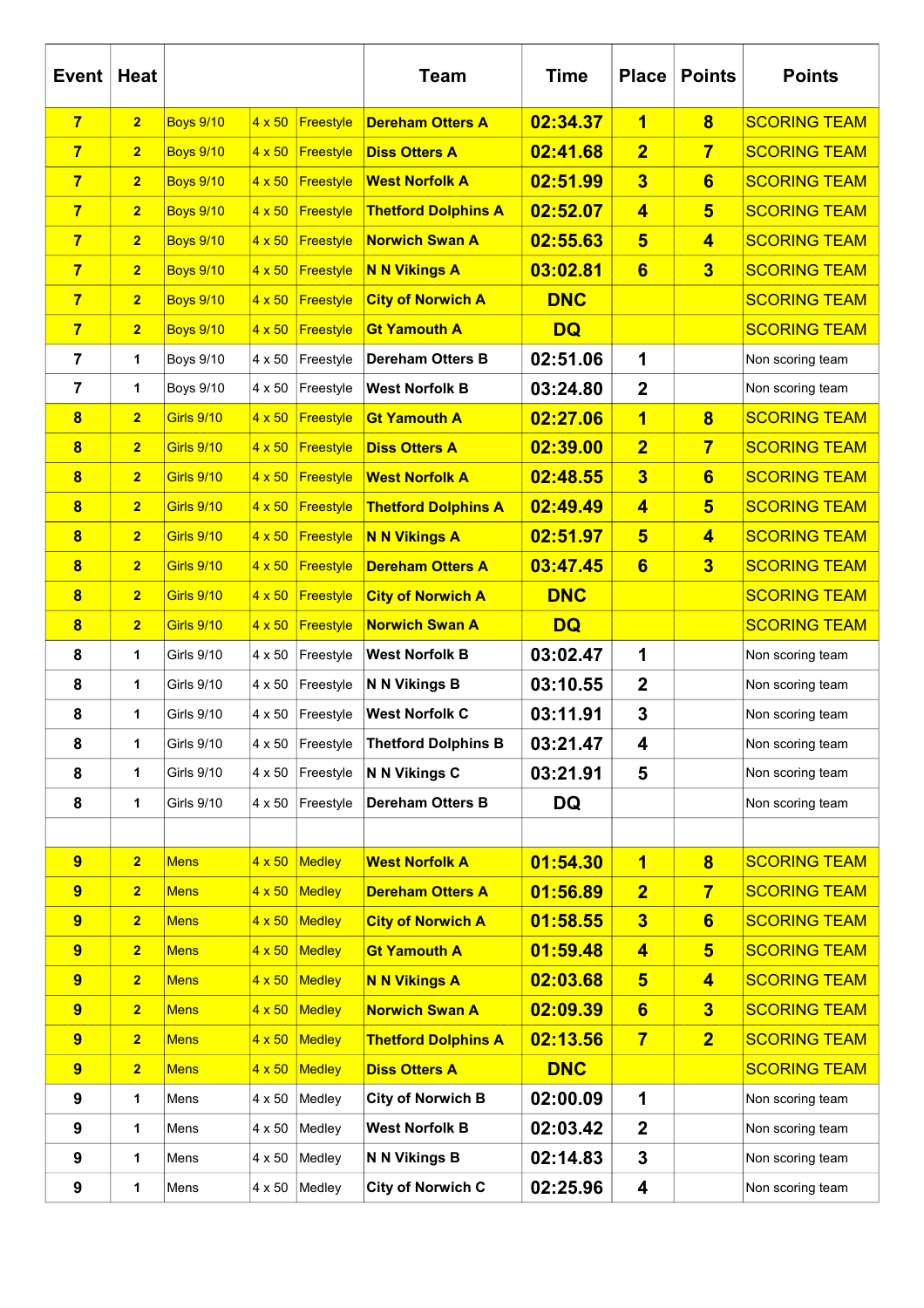| Event | Heat           |                    |               |                  | <b>Team</b>                | <b>Time</b> | <b>Place</b>            | <b>Points</b>           | <b>Points</b>       |
|-------|----------------|--------------------|---------------|------------------|----------------------------|-------------|-------------------------|-------------------------|---------------------|
| 10    | 2              | Ladies             | $4 \times 50$ | Medley           | <b>City of Norwich A</b>   | 02:07.65    | 1                       | $\overline{\mathbf{8}}$ | <b>SCORING TEAM</b> |
| 10    | 2              | Ladies             | $4 \times 50$ | Medley           | <b>Dereham Otters A</b>    | 02:11.71    | $\overline{2}$          | $\overline{7}$          | <b>SCORING TEAM</b> |
| 10    | 2              | Ladies             | $4 \times 50$ | Medley           | <b>Norwich Swan A</b>      | 02:14.62    | $\overline{\mathbf{3}}$ | 6                       | <b>SCORING TEAM</b> |
| 10    | $\overline{2}$ | Ladies             | $4 \times 50$ | Medley           | <b>West Norfolk A</b>      | 02:20.24    | $\overline{\mathbf{4}}$ | $5\phantom{1}$          | <b>SCORING TEAM</b> |
| 10    | 2              | Ladies             | $4 \times 50$ | Medley           | <b>Gt Yamouth A</b>        | 02:21.64    | $5\overline{)}$         | $\overline{\mathbf{4}}$ | <b>SCORING TEAM</b> |
| 10    | 2              | Ladies             | $4 \times 50$ | Medley           | <b>N N Vikings A</b>       | 02:22.72    | $6\phantom{1}$          | $\overline{\mathbf{3}}$ | <b>SCORING TEAM</b> |
| 10    | 2 <sub>2</sub> | Ladies             | $4 \times 50$ | Medley           | <b>Thetford Dolphins A</b> | 02:25.23    | $\overline{7}$          | $\overline{2}$          | <b>SCORING TEAM</b> |
| 10    | 2              | Ladies             | $4 \times 50$ | Medley           | <b>Diss Otters A</b>       | <b>DNC</b>  |                         |                         | <b>SCORING TEAM</b> |
| 10    | 1              | Ladies             | 4 x 50        | Medley           | <b>City of Norwich B</b>   | 02:18.14    | 1                       |                         | Non scoring team    |
| 10    | 1              | Ladies             | 4 x 50        | Medley           | <b>City of Norwich C</b>   | 02:24.04    | $\mathbf 2$             |                         | Non scoring team    |
|       |                |                    |               |                  |                            |             |                         |                         |                     |
| 11    | 2              | <b>Boys 13/14</b>  | $4 \times 50$ | <b>Freestyle</b> | <b>Dereham Otters A</b>    | 01:55.26    | 1                       | $\overline{\mathbf{8}}$ | <b>SCORING TEAM</b> |
| 11    | 2              | <b>Boys 13/14</b>  | $4 \times 50$ | Freestyle        | <b>Gt Yamouth A</b>        | 02:00.01    | $\overline{2}$          | $\overline{7}$          | <b>SCORING TEAM</b> |
| 11    | $\overline{2}$ | <b>Boys 13/14</b>  | $4 \times 50$ | <b>Freestyle</b> | <b>West Norfolk A</b>      | 02:00.59    | $\overline{\mathbf{3}}$ | 6                       | <b>SCORING TEAM</b> |
| 11    | $\overline{2}$ | <b>Boys 13/14</b>  | $4 \times 50$ | <b>Freestyle</b> | <b>Thetford Dolphins A</b> | 02:03.09    | $\overline{\mathbf{4}}$ | $5\overline{5}$         | <b>SCORING TEAM</b> |
| 11    | 2              | <b>Boys 13/14</b>  | $4 \times 50$ | Freestyle        | <b>City of Norwich A</b>   | 02:04.18    | $5\phantom{1}$          | $\overline{\mathbf{4}}$ | <b>SCORING TEAM</b> |
| 11    | 2              | <b>Boys 13/14</b>  | $4 \times 50$ | Freestyle        | <b>Diss Otters A</b>       | 02:05.28    | $6\phantom{1}$          | $\overline{\mathbf{3}}$ | <b>SCORING TEAM</b> |
| 11    | 2              | <b>Boys 13/14</b>  | $4 \times 50$ | Freestyle        | <b>Norwich Swan A</b>      | 02:05.37    | $\overline{7}$          | $\overline{2}$          | <b>SCORING TEAM</b> |
| 11    | $\overline{2}$ | <b>Boys 13/14</b>  | $4 \times 50$ | <b>Freestyle</b> | <b>N N Vikings A</b>       | 02:15.73    | $\overline{\mathbf{8}}$ | $\overline{\mathbf{1}}$ | <b>SCORING TEAM</b> |
| 11    | $\mathbf{1}$   | Boys 13/14         | 4 x 50        | Freestyle        | <b>Dereham Otters B</b>    | 02:01.60    | 1                       |                         | Non scoring team    |
| 11    | 1              | Boys 13/14         | 4 x 50        | Freestyle        | <b>Dereham Otters C</b>    | 02:10.44    | $\boldsymbol{2}$        |                         | Non scoring team    |
| 11    | 1              | Boys 13/14         |               | 4 x 50 Freestyle | <b>Thetford Dolphins B</b> | 02:33.37    | 3                       |                         | Non scoring team    |
|       |                |                    |               |                  |                            |             |                         |                         |                     |
| 12    | 2              | <b>Girls 13/14</b> | $4 \times 50$ | Freestyle        | <b>Norwich Swan A</b>      | 02:02.19    | $\mathbf 1$             | $\overline{\mathbf{8}}$ | <b>SCORING TEAM</b> |
| 12    | $\overline{2}$ | Girls 13/14        | $4 \times 50$ | <b>Freestyle</b> | <b>West Norfolk A</b>      | 02:02.95    | $\overline{2}$          | $\overline{7}$          | <b>SCORING TEAM</b> |
| 12    | $\overline{2}$ | Girls 13/14        | $4 \times 50$ | Freestyle        | <b>Thetford Dolphins A</b> | 02:13.16    | $\overline{\mathbf{3}}$ | $6\phantom{1}$          | <b>SCORING TEAM</b> |
| 12    | 2 <sub>2</sub> | Girls 13/14        | $4 \times 50$ | Freestyle        | <b>Gt Yamouth A</b>        | 02:15.08    | $\overline{\mathbf{4}}$ | $5\phantom{1}$          | <b>SCORING TEAM</b> |
| 12    | 2 <sub>2</sub> | Girls 13/14        | $4 \times 50$ | Freestyle        | <b>Diss Otters A</b>       | 02:21.46    | $5\overline{)}$         | $\overline{\mathbf{4}}$ | <b>SCORING TEAM</b> |
| 12    | 2 <sub>2</sub> | Girls 13/14        | $4 \times 50$ | Freestyle        | <b>N N Vikings A</b>       | 02:23.27    | $6\phantom{a}$          | $\overline{\mathbf{3}}$ | <b>SCORING TEAM</b> |
| 12    | 2 <sub>2</sub> | Girls 13/14        | $4 \times 50$ | Freestyle        | <b>City of Norwich A</b>   | <b>DNC</b>  |                         |                         | <b>SCORING TEAM</b> |
| 12    | $\overline{2}$ | Girls 13/14        | $4 \times 50$ | Freestyle        | <b>Dereham Otters A</b>    | <b>DQ</b>   |                         |                         | <b>SCORING TEAM</b> |
| 12    | 1              | Girls 13/14        | 4 x 50        | Freestyle        | <b>Dereham Otters B</b>    | 02:08.74    | 1                       |                         | Non scoring team    |
| 12    | 1              | Girls 13/14        | 4 x 50        | Freestyle        | <b>Norwich Swans B</b>     | 02:18.23    | $\mathbf 2$             |                         | Non scoring team    |
| 12    | 1              | Girls 13/14        | 4 x 50        | Freestyle        | <b>West Norfolk B</b>      | 02:20.48    | 3                       |                         | Non scoring team    |
| 12    | 1              | Girls 13/14        | 4 x 50        | Freestyle        | <b>Thetford Dolphins B</b> | 02:26.55    | 4                       |                         | Non scoring team    |
| 12    | 1              | Girls 13/14        | 4 x 50        | Freestyle        | Dereham Otters C           | 02:29.36    | 5                       |                         | Non scoring team    |
| 12    | 1              | Girls 13/14        | 4 x 50        | Freestyle        | <b>West Norfolk C</b>      | 02:36.82    | 6                       |                         | Non scoring team    |
|       |                |                    |               |                  |                            |             |                         |                         |                     |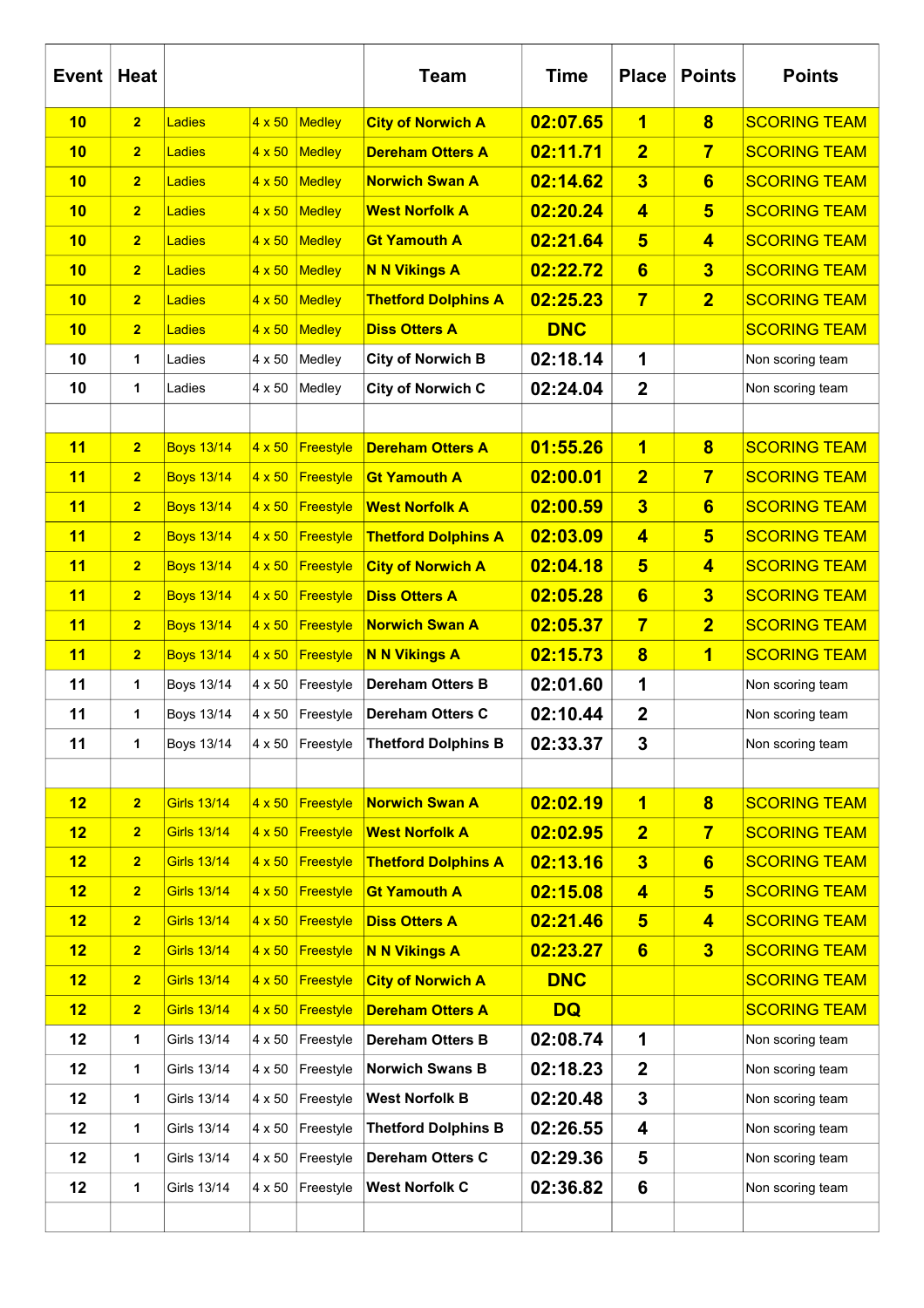| <b>Event</b> | <b>Heat</b>             |                    |               |               | <b>Team</b>                | <b>Time</b> | <b>Place</b>            | <b>Points</b>           | <b>Points</b>       |
|--------------|-------------------------|--------------------|---------------|---------------|----------------------------|-------------|-------------------------|-------------------------|---------------------|
| 13           | $\overline{2}$          | <b>Boys 11/12</b>  | $4 \times 50$ | <b>Medley</b> | <b>Diss Otters A</b>       | 02:37.52    | $\overline{\mathbf{1}}$ | $\overline{\mathbf{8}}$ | <b>SCORING TEAM</b> |
| 13           | $\overline{2}$          | <b>Boys 11/12</b>  | $4 \times 50$ | Medley        | <b>West Norfolk A</b>      | 02:39.69    | $\overline{2}$          | $\overline{7}$          | <b>SCORING TEAM</b> |
| 13           | $\overline{2}$          | <b>Boys 11/12</b>  | $4 \times 50$ | Medley        | <b>Dereham Otters A</b>    | 02:45.74    | $\overline{\mathbf{3}}$ | $6\phantom{1}$          | <b>SCORING TEAM</b> |
| 13           | $\overline{\mathbf{2}}$ | <b>Boys 11/12</b>  | $4 \times 50$ | Medley        | <b>Norwich Swan A</b>      | 02:50.18    | $\overline{\mathbf{4}}$ | $5\overline{)}$         | <b>SCORING TEAM</b> |
| 13           | $\overline{\mathbf{2}}$ | <b>Boys 11/12</b>  | $4 \times 50$ | Medley        | <b>Gt Yamouth A</b>        | 02:57.74    | $5\phantom{1}$          | $\overline{\mathbf{4}}$ | <b>SCORING TEAM</b> |
| 13           | $\overline{2}$          | <b>Boys 11/12</b>  | $4 \times 50$ | Medley        | <b>N N Vikings A</b>       | 03:01.16    | 6                       | $\overline{\mathbf{3}}$ | <b>SCORING TEAM</b> |
| 13           | $\overline{2}$          | <b>Boys 11/12</b>  | $4 \times 50$ | Medley        | <b>City of Norwich A</b>   | <b>DNC</b>  |                         |                         | <b>SCORING TEAM</b> |
| 13           | $\overline{2}$          | <b>Boys 11/12</b>  | $4 \times 50$ | Medley        | <b>Thetford Dolphins A</b> | <b>DQ</b>   |                         |                         | <b>SCORING TEAM</b> |
| 13           | 1                       | <b>Boys 11/12</b>  | 4 x 50        | Medley        | <b>West Norfolk B</b>      | 03:09.06    | 1                       |                         | Non scoring team    |
| 13           | 1                       | <b>Boys 11/12</b>  | 4 x 50        | Medley        | <b>West Norfolk C</b>      | <b>DQ</b>   |                         |                         | Non scoring team    |
| 14           | $\overline{2}$          | <b>Girls 11/12</b> | $4 \times 50$ | Medley        | <b>Gt Yamouth A</b>        | 02:25.95    | $\overline{\mathbf{1}}$ | $\overline{\mathbf{8}}$ | <b>SCORING TEAM</b> |
| 14           | $\overline{2}$          | <b>Girls 11/12</b> | $4 \times 50$ | Medley        | <b>Norwich Swan A</b>      | 02:34.64    | $\overline{2}$          | $\overline{7}$          | <b>SCORING TEAM</b> |
| 14           | $\overline{2}$          | <b>Girls 11/12</b> | $4 \times 50$ | Medley        | <b>Dereham Otters A</b>    | 02:35.31    | $\overline{\mathbf{3}}$ | $6\phantom{1}$          | <b>SCORING TEAM</b> |
| 14           | $\overline{2}$          | <b>Girls 11/12</b> | $4 \times 50$ | Medley        | <b>West Norfolk A</b>      | 02:41.79    | $\overline{\mathbf{4}}$ | $5\overline{5}$         | <b>SCORING TEAM</b> |
| 14           | $\overline{\mathbf{2}}$ | <b>Girls 11/12</b> | $4 \times 50$ | Medley        | <b>Diss Otters A</b>       | 02:43.51    | $5\phantom{1}$          | $\overline{\mathbf{4}}$ | <b>SCORING TEAM</b> |
| 14           | $\overline{\mathbf{2}}$ | <b>Girls 11/12</b> | $4 \times 50$ | Medley        | <b>Thetford Dolphins A</b> | 02:46.33    | $6\phantom{1}$          | $\overline{\mathbf{3}}$ | <b>SCORING TEAM</b> |
| 14           | $\overline{2}$          | <b>Girls 11/12</b> | $4 \times 50$ | Medley        | <b>N N Vikings A</b>       | 02:48.46    | $\overline{7}$          | $\overline{2}$          | <b>SCORING TEAM</b> |
| 14           | $\overline{2}$          | <b>Girls 11/12</b> | $4 \times 50$ | Medley        | <b>City of Norwich A</b>   | <b>DNC</b>  |                         |                         | <b>SCORING TEAM</b> |
| 14           | 1                       | <b>Girls 11/12</b> | 4 x 50        | Medley        | Dereham Otters B           | 02:48.78    | 1                       |                         | Non scoring team    |
| 14           | 1                       | Girls 11/12        | 4 x 50        | Medley        | <b>West Norfolk B</b>      | 02:50.25    | $\overline{2}$          |                         | Non scoring team    |
| 14           | 1                       | Girls 11/12        | 4 x 50        | Medley        | Norwich Swan B             | 02:52.26    | 3                       |                         | Non scoring team    |
| 14           | 1                       | Girls 11/12        | 4 x 50        | Medley        | <b>Thetford Dolphins B</b> | 03:01.47    | 4                       |                         | Non scoring team    |
| 14           | 1                       | <b>Girls 11/12</b> | 4 x 50        | Medley        | <b>West Norfolk C</b>      | 03:24.26    | 5                       |                         | Non scoring team    |
| 14           | 1                       | <b>Girls 11/12</b> | 4 x 50        | Medley        | Dereham Otters C           | 03:32.35    | 6                       |                         | Non scoring team    |
|              |                         |                    |               |               |                            |             |                         |                         |                     |
| 15           | $\overline{\mathbf{1}}$ | <b>Junior Mens</b> | $4 \times 50$ | Freestyle     | <b>West Norfolk A</b>      | 01:50.17    | $\overline{\mathbf{1}}$ | $\overline{\mathbf{8}}$ | <b>SCORING TEAM</b> |
| 15           | $\overline{1}$          | <b>Junior Mens</b> | $4 \times 50$ | Freestyle     | <b>Dereham Otters A</b>    | 01:51.36    | $\overline{2}$          | $\overline{\mathbf{7}}$ | <b>SCORING TEAM</b> |
| 15           | $\overline{\mathbf{1}}$ | <b>Junior Mens</b> | $4 \times 50$ | Freestyle     | <b>Gt Yamouth A</b>        | 01:54.80    | $\overline{\mathbf{3}}$ | $6\phantom{a}$          | <b>SCORING TEAM</b> |
| 15           | $\mathbf 1$             | <b>Junior Mens</b> | $4 \times 50$ | Freestyle     | <b>N N Vikings A</b>       | 01:56.67    | $\overline{\mathbf{4}}$ | $5\phantom{1}$          | <b>SCORING TEAM</b> |
| 15           | $\overline{1}$          | <b>Junior Mens</b> | $4 \times 50$ | Freestyle     | <b>Diss Otters A</b>       | 01:58.28    | $5\overline{)}$         | $\overline{\mathbf{4}}$ | <b>SCORING TEAM</b> |
| 15           | $\overline{\mathbf{1}}$ | <b>Junior Mens</b> | $4 \times 50$ | Freestyle     | <b>Norwich Swan A</b>      | 02:01.40    | $6\phantom{a}$          | $\overline{\mathbf{3}}$ | <b>SCORING TEAM</b> |
| 15           | 1                       | Junior Mens        | 4 x 50        | Freestyle     | <b>Dereham Otters B</b>    | 01:58.37    | 1                       |                         | Non scoring team    |
| 15           | 1                       | Junior Mens        | 4 x 50        | Freestyle     | <b>West Norfolk B</b>      | 02:00.07    | $\boldsymbol{2}$        |                         | Non scoring team    |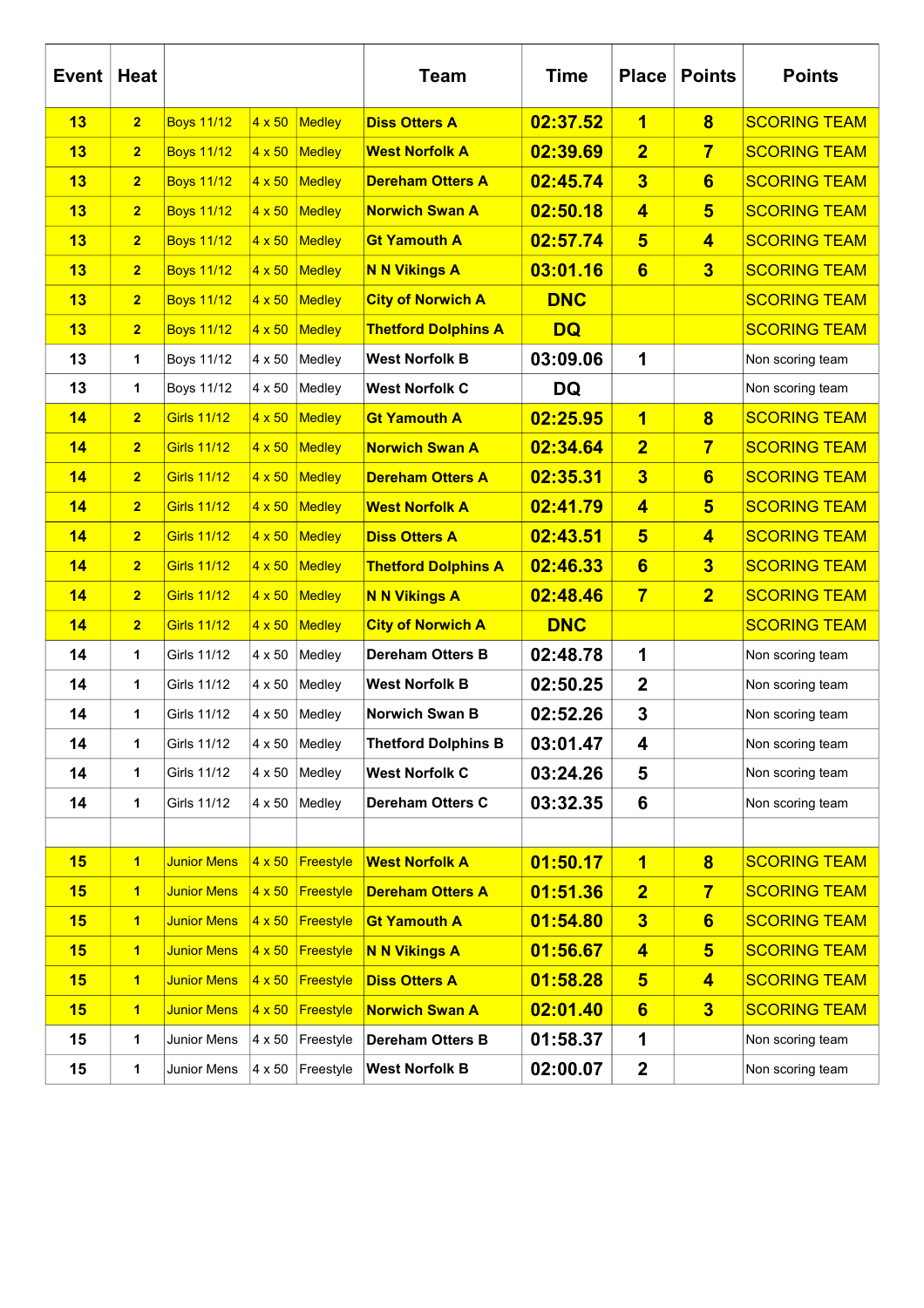| <b>Event</b> | Heat           |                              |               |                | <b>Team</b>                | <b>Time</b> | <b>Place</b>            | <b>Points</b>           | <b>Points</b>       |
|--------------|----------------|------------------------------|---------------|----------------|----------------------------|-------------|-------------------------|-------------------------|---------------------|
| 16           | $\overline{2}$ | Junior Ladies 4 x 50         |               | Freestyle      | <b>Dereham Otters A</b>    | 01:59.32    | 1                       | $\overline{\mathbf{8}}$ | <b>SCORING TEAM</b> |
| 16           | $\overline{2}$ | Junior Ladies 4 x 50         |               | Freestyle      | <b>Norwich Swan A</b>      | 02:00.55    | $\overline{2}$          | $\overline{7}$          | <b>SCORING TEAM</b> |
| 16           | $\overline{2}$ | Junior Ladies 4 x 50         |               | Freestyle      | <b>West Norfolk A</b>      | 02:01.42    | $\overline{\mathbf{3}}$ | 6                       | <b>SCORING TEAM</b> |
| 16           | $\overline{2}$ | Junior Ladies 4 x 50         |               | Freestyle      | <b>City of Norwich A</b>   | 02:04.16    | $\overline{\mathbf{4}}$ | $5\overline{5}$         | <b>SCORING TEAM</b> |
| 16           | $\overline{2}$ | Junior Ladies 4 x 50         |               | Freestyle      | <b>Diss Otters A</b>       | 02:07.81    | $5\overline{)}$         | $\overline{\mathbf{4}}$ | <b>SCORING TEAM</b> |
| 16           | $\overline{2}$ | Junior Ladies 4 x 50         |               | Freestyle      | <b>Thetford Dolphins A</b> | 02:08.72    | $6\phantom{1}$          | $\overline{\mathbf{3}}$ | <b>SCORING TEAM</b> |
| 16           | $\overline{2}$ | Junior Ladies 4 x 50         |               | Freestyle      | <b>Gt Yamouth A</b>        | 02:13.13    | $\overline{7}$          | $\overline{2}$          | <b>SCORING TEAM</b> |
| 16           | $\overline{2}$ | Junior Ladies 4 x 50         |               | Freestyle      | <b>N N Vikings A</b>       | 02:13.74    | $\overline{\mathbf{8}}$ | $\overline{\mathbf{1}}$ | <b>SCORING TEAM</b> |
| 16           | 1              | Junior Ladies $ 4 \times 50$ |               | Freestyle      | <b>Dereham Otters B</b>    | 02:09.23    | 1                       |                         | Non scoring team    |
| 16           | $\mathbf{1}$   | Junior Ladies $ 4 \times 50$ |               | Freestyle      | <b>West Norfolk B</b>      | 02:20.51    | $\mathbf{2}$            |                         | Non scoring team    |
| 16           | 1              | Junior Ladies $ 4 \times 50$ |               | Freestyle      | <b>City of Norwich B</b>   | <b>DNC</b>  |                         |                         | Non scoring team    |
|              |                |                              |               |                |                            |             |                         |                         |                     |
| 17           | $\overline{2}$ | <b>Boys 9/10</b>             | $4 \times 50$ | <b>Special</b> | <b>Dereham Otters A</b>    | 02:55.41    | 1                       | $\overline{\mathbf{8}}$ | <b>SCORING TEAM</b> |
| 17           | $\overline{2}$ | <b>Boys 9/10</b>             | $4 \times 50$ | <b>Special</b> | <b>Gt Yamouth A</b>        | 02:56.39    | $\overline{2}$          | $\overline{7}$          | <b>SCORING TEAM</b> |
| 17           | $\overline{2}$ | <b>Boys 9/10</b>             | $4 \times 50$ | <b>Special</b> | <b>Thetford Dolphins A</b> | 03:02.66    | $\overline{\mathbf{3}}$ | 6                       | <b>SCORING TEAM</b> |
| 17           | $\overline{2}$ | <b>Boys 9/10</b>             | $4 \times 50$ | <b>Special</b> | <b>Diss Otters A</b>       | 03:05.93    | $\overline{\mathbf{4}}$ | $5\overline{5}$         | <b>SCORING TEAM</b> |
| 17           | $\overline{2}$ | <b>Boys 9/10</b>             | $4 \times 50$ | <b>Special</b> | <b>West Norfolk A</b>      | 03:11.05    | $5\overline{)}$         | $\overline{\mathbf{4}}$ | <b>SCORING TEAM</b> |
| 17           | $\overline{2}$ | <b>Boys 9/10</b>             | $4 \times 50$ | <b>Special</b> | <b>Norwich Swan A</b>      | 03:13.05    | $6\phantom{1}$          | $\overline{\mathbf{3}}$ | <b>SCORING TEAM</b> |
| 17           | $\overline{2}$ | <b>Boys 9/10</b>             | $4 \times 50$ | <b>Special</b> | <b>N N Vikings A</b>       | 03:20.99    | $\overline{7}$          | $\overline{2}$          | <b>SCORING TEAM</b> |
| 17           | 1              | <b>Boys 9/10</b>             | 4 x 50        | Special        | <b>Dereham Otters B</b>    | 03:16.09    | 1                       |                         | Non scoring team    |
| 17           | 1              | <b>Boys 9/10</b>             | 4 x 50        | Special        | <b>West Norfolk B</b>      | 03:44.44    | $\mathbf 2$             |                         | Non scoring team    |
| <u> 18</u>   | $\mathbf{2}$   | <b>Girls 9/10</b>            | $4 \times 50$ | <b>Special</b> | <b>Gt Yamouth A</b>        | 02:41.14    | $\overline{\mathbf{1}}$ | $\overline{\mathbf{8}}$ | <u>SCORING TEAM</u> |
| 18           | $\overline{2}$ | <b>Girls 9/10</b>            | $4 \times 50$ | Special        | <b>Norwich Swan A</b>      | 02:52.96    | $\overline{2}$          | $\overline{7}$          | <b>SCORING TEAM</b> |
| 18           | $\overline{2}$ | <b>Girls 9/10</b>            | $4 \times 50$ | <b>Special</b> | <b>N N Vikings A</b>       | 03:02.57    | $\overline{\mathbf{3}}$ | $6\phantom{1}$          | <b>SCORING TEAM</b> |
| 18           | $\overline{2}$ | <b>Girls 9/10</b>            | $4 \times 50$ | <b>Special</b> | <b>Dereham Otters A</b>    | 03:04.62    | $\overline{\mathbf{4}}$ | $5\overline{)}$         | <b>SCORING TEAM</b> |
| 18           | $\overline{2}$ | <b>Girls 9/10</b>            | $4 \times 50$ | <b>Special</b> | <b>West Norfolk A</b>      | 03:05.60    | $5\phantom{1}$          | $\overline{\mathbf{4}}$ | <b>SCORING TEAM</b> |
| 18           | $\overline{2}$ | <b>Girls 9/10</b>            | $4 \times 50$ | <b>Special</b> | <b>Diss Otters A</b>       | 03:05.66    | $6\phantom{a}$          | $\overline{\mathbf{3}}$ | <b>SCORING TEAM</b> |
| 18           | $\overline{2}$ | <b>Girls 9/10</b>            | $4 \times 50$ | Special        | <b>Thetford Dolphins A</b> | 03:16.43    | $\overline{7}$          | $\overline{2}$          | <b>SCORING TEAM</b> |
| 18           | $\overline{2}$ | <b>Girls 9/10</b>            | $4 \times 50$ | Special        | <b>City of Norwich A</b>   | <b>DNC</b>  |                         |                         | <b>SCORING TEAM</b> |
| 18           | $\mathbf 1$    | <b>Girls 9/10</b>            | 4 x 50        | Special        | <b>West Norfolk C</b>      | 03:26.48    | 1                       |                         | Non scoring team    |
| 18           | 1              | <b>Girls 9/10</b>            | 4 x 50        | Special        | <b>West Norfolk B</b>      | 03:29.08    | $\overline{\mathbf{2}}$ |                         | Non scoring team    |
| 18           | 1              | <b>Girls 9/10</b>            | 4 x 50        | Special        | <b>Thetford Dolphins B</b> | 03:35.16    | 3                       |                         | Non scoring team    |
| 18           | 1              | Girls 9/10                   | 4 x 50        | Special        | <b>Dereham Otters B</b>    | <b>DQ</b>   |                         |                         | Non scoring team    |
|              |                |                              |               |                |                            |             |                         |                         |                     |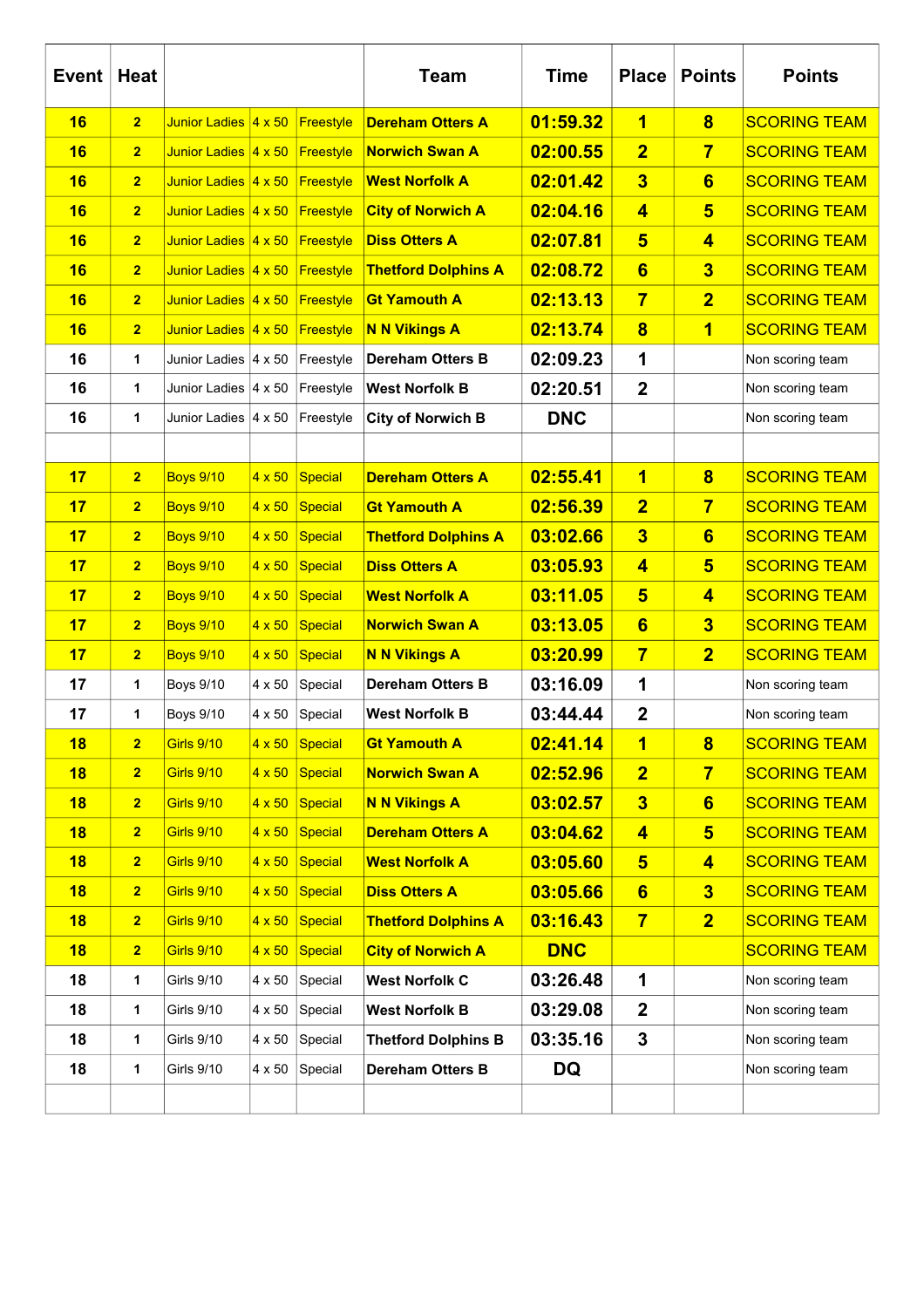| <b>Event</b> | <b>Heat</b>    |             |               |           | <b>Team</b>                | <b>Time</b> | <b>Place</b>            | <b>Points</b>           | <b>Points</b>       |
|--------------|----------------|-------------|---------------|-----------|----------------------------|-------------|-------------------------|-------------------------|---------------------|
| 19           | $\overline{2}$ | <b>Mens</b> | $4 \times 50$ | Freestyle | <b>West Norfolk A</b>      | 01:42.03    | 1                       | $\overline{\mathbf{8}}$ | <b>SCORING TEAM</b> |
| 19           | $\overline{2}$ | <b>Mens</b> | $4 \times 50$ | Freestyle | <b>Dereham Otters A</b>    | 01:43.48    | $\overline{2}$          | $\overline{7}$          | <b>SCORING TEAM</b> |
| 19           | $\overline{2}$ | <b>Mens</b> | $4 \times 50$ | Freestyle | <b>City of Norwich A</b>   | 01:43.54    | $\overline{\mathbf{3}}$ | $6\phantom{1}$          | <b>SCORING TEAM</b> |
| 19           | $\overline{2}$ | <b>Mens</b> | $4 \times 50$ | Freestyle | <b>N N Vikings A</b>       | 01:48.51    | $\overline{4}$          | $5\phantom{1}$          | <b>SCORING TEAM</b> |
| 19           | $\overline{2}$ | <b>Mens</b> | $4 \times 50$ | Freestyle | <b>Gt Yamouth A</b>        | 01:48.65    | $5\phantom{1}$          | $\overline{\mathbf{4}}$ | <b>SCORING TEAM</b> |
| 19           | $\overline{2}$ | <b>Mens</b> | $4 \times 50$ | Freestyle | <b>Norwich Swan A</b>      | 01:51.94    | 6                       | $\overline{\mathbf{3}}$ | <b>SCORING TEAM</b> |
| 19           | $\overline{2}$ | <b>Mens</b> | $4 \times 50$ | Freestyle | <b>Thetford Dolphins A</b> | 01:57.95    | $\overline{7}$          | $\overline{2}$          | <b>SCORING TEAM</b> |
| 19           | $\overline{2}$ | <b>Mens</b> | $4 \times 50$ | Freestyle | <b>Diss Otters A</b>       |             |                         |                         | <b>SCORING TEAM</b> |
| 19           | 1              | Mens        | 4 x 50        | Freestyle | <b>West Norfolk B</b>      | 01:48.26    | 1                       |                         | Non scoring team    |
| 19           | 1              | Mens        | 4 x 50        | Freestyle | <b>City of Norwich B</b>   | 01:49.02    | $\boldsymbol{2}$        |                         | Non scoring team    |
| 19           | 1              | Mens        | $4 \times 50$ | Freestyle | N N Vikings B              | 01:57.94    | 3                       |                         | Non scoring team    |
| 19           | 1              | Mens        | $4 \times 50$ | Freestyle | <b>City of Norwich C</b>   | 02:01.96    | $\overline{\mathbf{4}}$ |                         | Non scoring team    |
| 20           | $\overline{1}$ | Ladies      | $4 \times 50$ | Freestyle | <b>City of Norwich A</b>   | 01:56.02    | $\overline{\mathbf{1}}$ | $\overline{\mathbf{8}}$ | <b>SCORING TEAM</b> |
| 20           | 1              | Ladies      | $4 \times 50$ | Freestyle | <b>Dereham Otters A</b>    | 01:57.02    | $\overline{2}$          | $\overline{7}$          | <b>SCORING TEAM</b> |
| 20           | $\overline{1}$ | Ladies      | $4 \times 50$ | Freestyle | <b>West Norfolk A</b>      | 01:57.72    | $\overline{\mathbf{3}}$ | $6\phantom{1}$          | <b>SCORING TEAM</b> |
| 20           | $\overline{1}$ | Ladies      | $4 \times 50$ | Freestyle | <b>Norwich Swan A</b>      | 02:00.69    | $\overline{\mathbf{4}}$ | $5\overline{)}$         | <b>SCORING TEAM</b> |
| 20           | 1              | Ladies      | $4 \times 50$ | Freestyle | <b>N N Vikings A</b>       | 02:07.50    | $5\phantom{1}$          | $\overline{\mathbf{4}}$ | <b>SCORING TEAM</b> |
| 20           | 1              | Ladies      | $4 \times 50$ | Freestyle | <b>Gt Yamouth A</b>        | 02:09.53    | 6                       | $\overline{\mathbf{3}}$ | <b>SCORING TEAM</b> |
| 20           | $\overline{1}$ | Ladies      | $4 \times 50$ | Freestyle | <b>Thetford Dolphins A</b> | 02:09.87    | $\overline{7}$          | $\overline{2}$          | <b>SCORING TEAM</b> |
| 20           | $\mathbf{2}$   | Ladies      | 4 x 50        | Freestyle | <b>City of Norwich B</b>   | 02:02.01    | 1                       |                         | Non scoring team    |
| 20           | $\mathbf{2}$   | Ladies      | 4 x 50        | Freestyle | <b>City of Norwich C</b>   | 02:11.23    | $\boldsymbol{2}$        |                         | Non scoring team    |
|              |                |             |               |           |                            |             |                         |                         |                     |
| 21           | $\overline{2}$ | Cannon      | $4 \times 50$ | Freestyle | <b>Dereham Otters A</b>    | 05:05.39    | 1                       | $\overline{\mathbf{8}}$ | <b>SCORING TEAM</b> |
| 21           | $\overline{2}$ | Cannon      | $4 \times 50$ | Freestyle | <b>Norwich Swan A</b>      | 05:13.56    | $\overline{2}$          | $\overline{7}$          | <b>SCORING TEAM</b> |
| 21           | $\overline{2}$ | Cannon      | $4 \times 50$ | Freestyle | <b>West Norfolk A</b>      | 05:13.67    | $\overline{\mathbf{3}}$ | $6\phantom{a}$          | <b>SCORING TEAM</b> |
| 21           | $\overline{2}$ | Cannon      | $4 \times 50$ | Freestyle | <b>Gt Yamouth A</b>        | 05:18.03    | $\overline{\mathbf{4}}$ | $5\phantom{1}$          | <b>SCORING TEAM</b> |
| 21           | $\overline{2}$ | Cannon      | $4 \times 50$ | Freestyle | <b>Thetford Dolphins A</b> | 05:26.98    | $5\overline{)}$         | $\overline{\mathbf{4}}$ | <b>SCORING TEAM</b> |
| 21           | $\overline{2}$ | Cannon      | $4 \times 50$ | Freestyle | <b>Diss Otters A</b>       | 05:32.21    | $6\phantom{a}$          | $\overline{\mathbf{3}}$ | <b>SCORING TEAM</b> |
| 21           | $\overline{2}$ | Cannon      | $4 \times 50$ | Freestyle | <b>N N Vikings A</b>       | 05:33.38    | $\overline{7}$          | $\overline{2}$          | <b>SCORING TEAM</b> |
| 21           | $\overline{2}$ | Cannon      | $4 \times 50$ | Freestyle | <b>City of Norwich A</b>   | <b>DNC</b>  |                         |                         | <b>SCORING TEAM</b> |
| 21           | 1              | Cannon      | 4 x 50        | Freestyle | <b>Dereham Otters B</b>    | 05:30.52    | 1                       |                         | Non scoring team    |
| 21           | 1              | Cannon      | 4 x 50        | Freestyle | <b>West Norfolk B</b>      | 05:33.16    | $\boldsymbol{2}$        |                         | Non scoring team    |
| 21           | 1              | Cannon      | 4 x 50        | Freestyle | <b>West Norfolk C</b>      | 05:49.69    | 3                       |                         | Non scoring team    |
| 21           | 1              | Cannon      | 4 x 50        | Freestyle | <b>Thetford Dolphins B</b> | 06:02.38    | 4                       |                         | Non scoring team    |